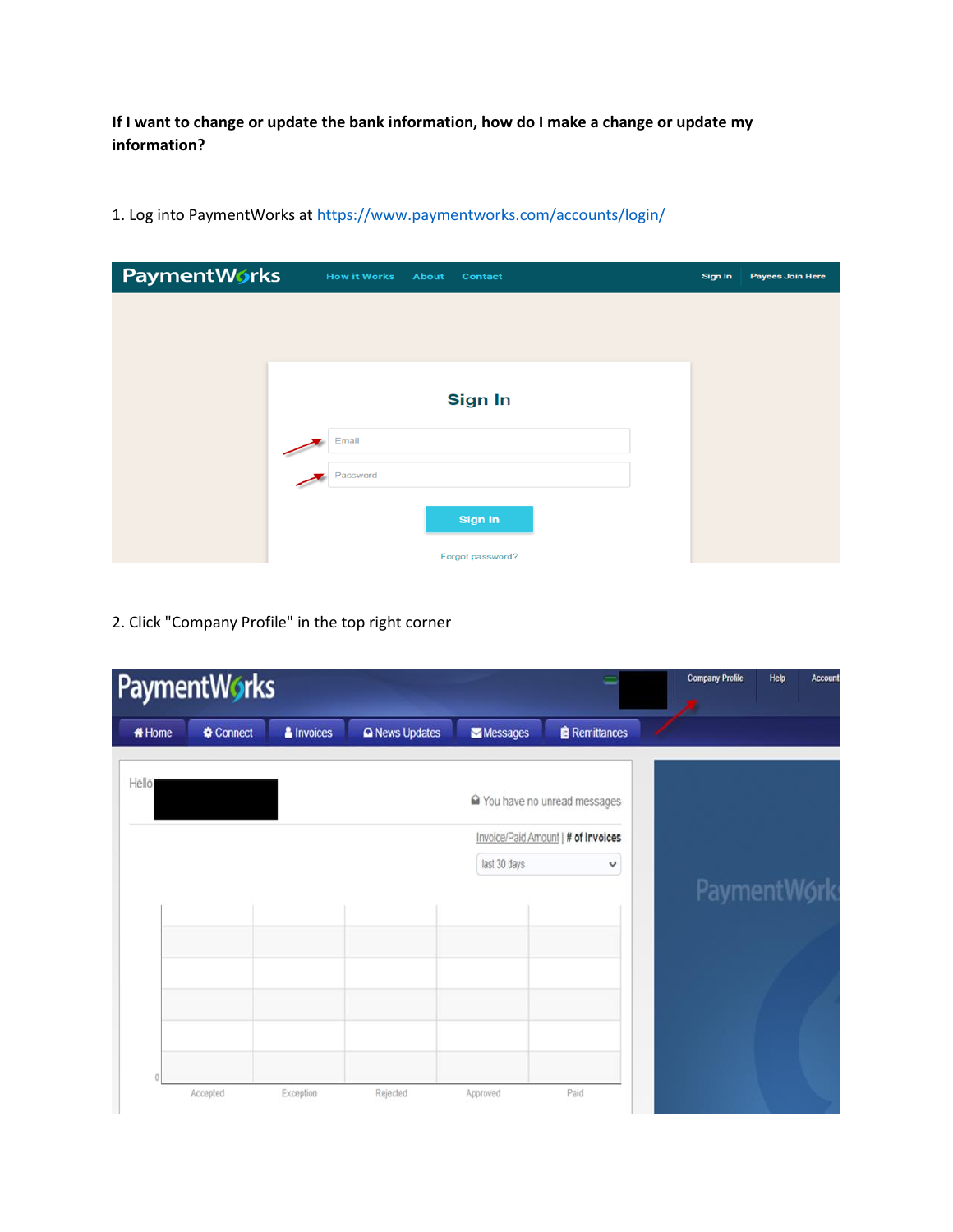3. Click "Bank Accounts" on the left menu bar

| PaymentWorks<br>=       |         |                        |                                                                                                                |          |                       |                  | Jin zhang,<br>Jin Zhang | Company Profile |
|-------------------------|---------|------------------------|----------------------------------------------------------------------------------------------------------------|----------|-----------------------|------------------|-------------------------|-----------------|
| <b><i>K</i></b> Home    | Connect | & Invoices             | <b>Q News Updates</b>                                                                                          | Messages | <b>Remittances</b>    |                  |                         |                 |
| Marketing Information   |         |                        | <b>O</b> The following private information is only shared with clients you have connected with on PaymentWorks |          |                       |                  |                         |                 |
| <b>Business Details</b> |         |                        | NAME ON ACCOUNT                                                                                                |          | ACCOUNT NUMBER        |                  |                         | EDIT DELETE     |
| <b>Tax Forms</b>        |         | Jin Zhang<br>Jin Zhang |                                                                                                                |          | ** 2189<br>******3021 | [show]<br>[show] |                         | ×<br>×          |
| Remittance Addresses    |         | Jin Zhang              |                                                                                                                |          | ******3025            | [show]           |                         | ×               |
| <b>Bank Accounts</b>    |         |                        |                                                                                                                |          |                       |                  |                         | Add Account     |

4. Click "Edit"

|                             | PaymentWorks |                   |                                                                                                                |                       | Jin zhang,<br>=<br>Jin Zhang |                    | <b>Company Profile</b> | Hel |
|-----------------------------|--------------|-------------------|----------------------------------------------------------------------------------------------------------------|-----------------------|------------------------------|--------------------|------------------------|-----|
| <b><i>K</i></b> Home        | Connect      | <b>A</b> Invoices | <b>Q News Updates</b><br>Messages                                                                              | <b>Remittances</b>    |                              |                    |                        |     |
| Marketing Information       |              |                   | <b>O</b> The following private information is only shared with clients you have connected with on PaymentWorks |                       |                              |                    |                        |     |
| <b>Business Details</b>     |              |                   | NAME ON ACCOUNT                                                                                                | <b>ACCOUNT NUMBER</b> | <b>EDIT</b>                  | DELETE             |                        |     |
|                             |              | Jin Zhang         |                                                                                                                | **2189                | [show]                       | ×                  |                        |     |
| <b>Tax Forms</b>            | Jin Zhang    |                   | ******3021                                                                                                     | [show]                | ×                            |                    |                        |     |
| <b>Remittance Addresses</b> |              | Jin Zhang         |                                                                                                                | ******3025            | [show]                       | ×                  |                        |     |
| <b>Bank Accounts</b>        | ,            |                   |                                                                                                                |                       |                              | <b>Add Account</b> |                        |     |
|                             |              |                   |                                                                                                                |                       |                              |                    |                        |     |
|                             |              |                   |                                                                                                                |                       |                              |                    |                        |     |